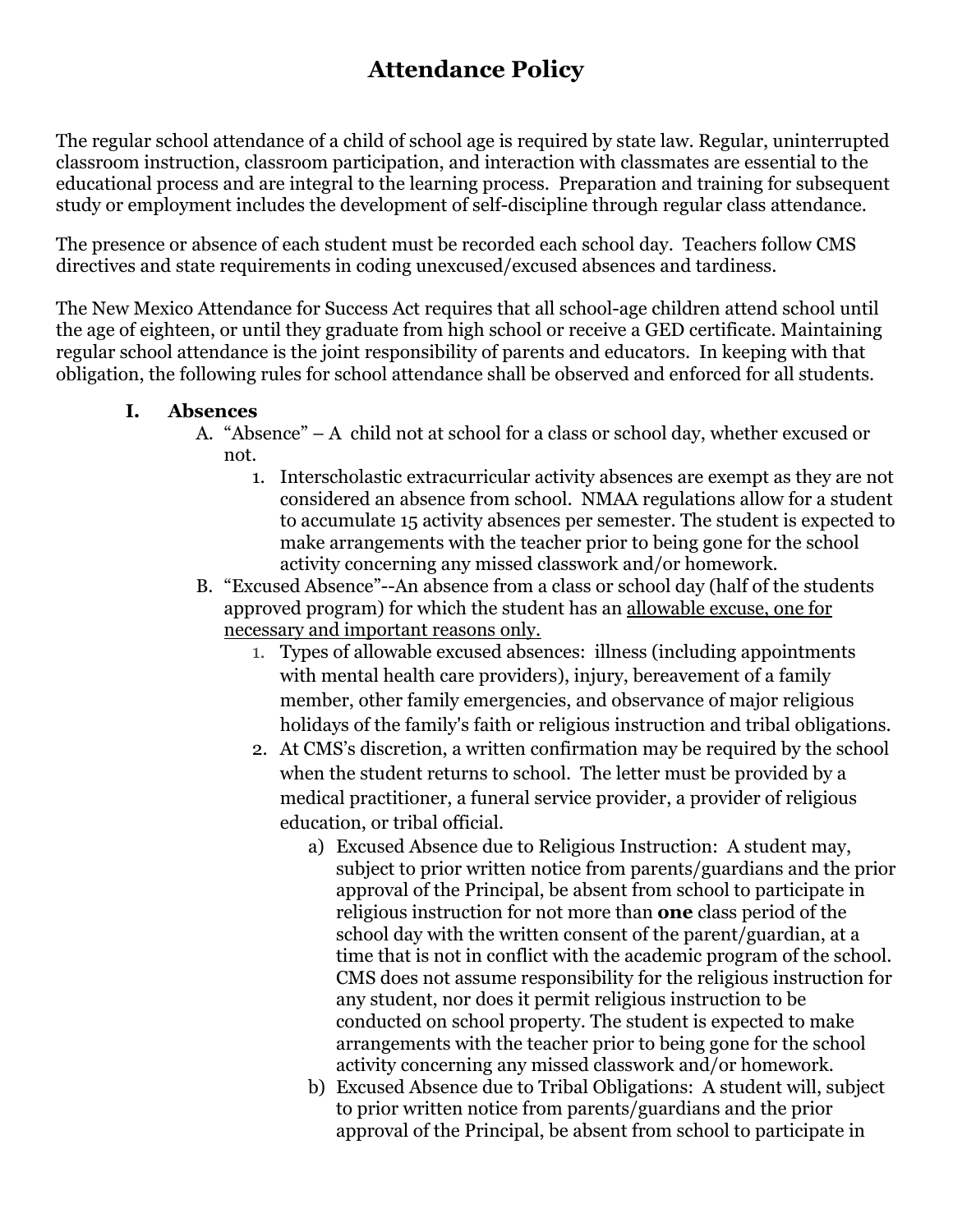tribal obligations with the written consent of the parent/guardian. CMS shall provide time for the student to make up the school work missed during the absence.

- 3. Special family situations may be considered appropriate for excused absence when subject to *prior* written notice from the parents/guardians and *prior* approval is received from the Principal. The Principal's decision on the request shall be considered final.
- C. Pregnant Students: If a student becomes pregnant, a plan will be devised to support the student's educational needs throughout their pregnancy. The recommendations may require a 504 plan and shall be on a case-by-case basis, but would fully support their education through homebound or in school education. Decisions about excused and unexcused absences would be discussed and agreed upon in the meeting.
- D. Partial Day Absences
	- 1. High School/Middle School: Students will be considered absent from each class period after 20 minutes.
	- 2. Elementary Students: Students Who are 30 minutes or more late, they will be counted absent for half a day for the morning absent report. If a student leaves early 30 minutes or more, they will be counted as absent for the afternoon report.
- E. Appointments: If a student must leave school early for an appointment, the parent *must* notify the school secretary or principal either by phone or written notice. It is highly recommended that all appointments (doctor/dentist) be made on Mondays to avoid unnecessary absences from school. Students must sign-in/out in the school office.
- F. Early Release: Students with early release must sign-out in the school office (see policy).
- G. Truancy policy to apply to all grades: Students will be considered truant if they leave school without permission, or stay out of class without permission. Students are not to miss a class in order to complete work for another class without written permission from the teacher whose class is being missed. Failure to be in class is considered truancy even if the student is on campus. Refer to the Discipline Matrix.
- H. "Unexcused Absence:" An absence from a class or school day (half of the student's approved program) for which the student does not have an allowable excuse.
- I. Homework Policy
	- 1. Homework– Excused Absence: Following an **excused** absence, parents or guardians shall arrange make-up work with the student's teacher. A student shall be given a *reasonable* time as set forth by the teacher in their class syllabus to make- up the work the student missed during the absence.
	- 2. Homework-Excused Absence: Following an **unexcused** absence, make-up work is at the discretion of the teacher.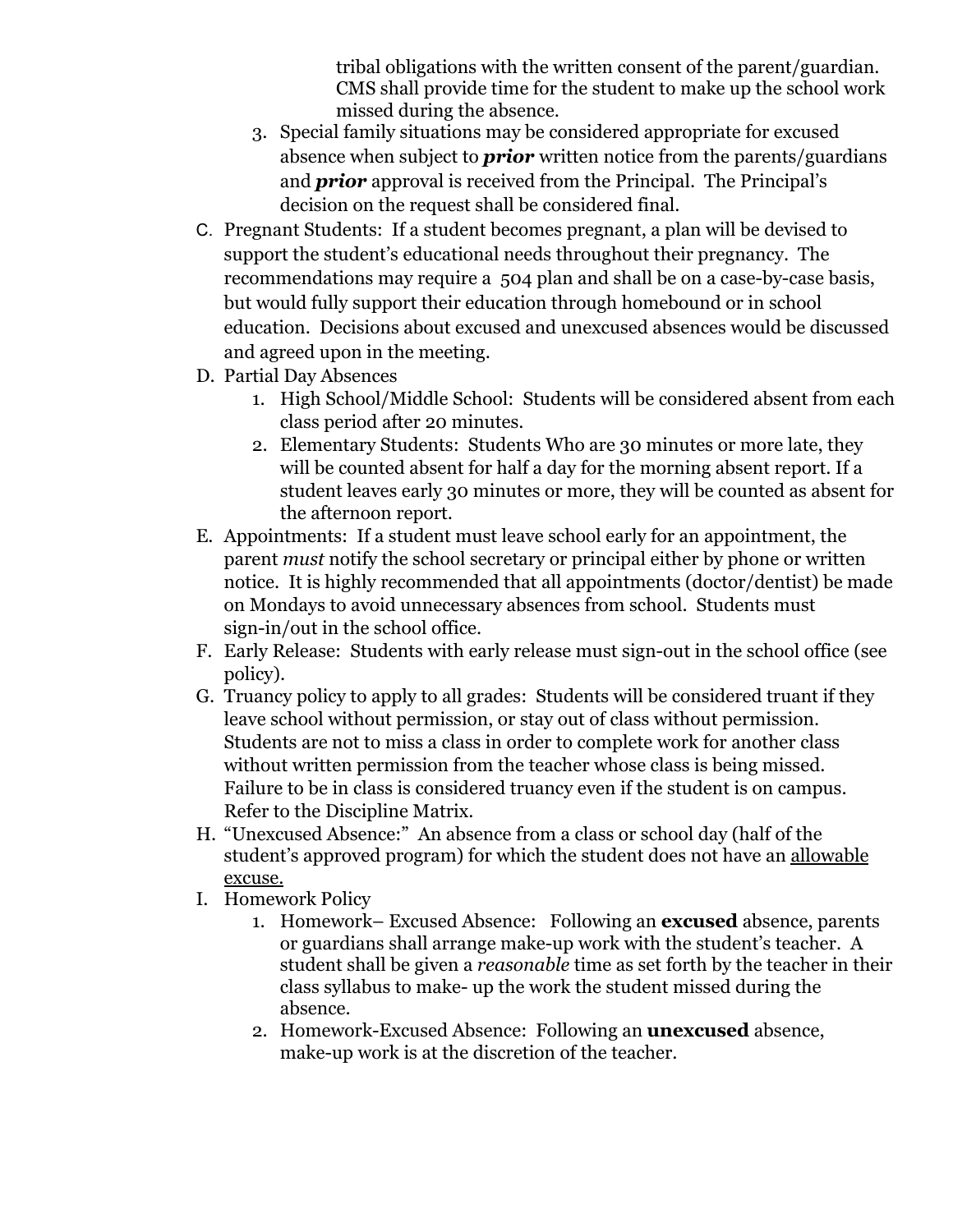#### **II. Attendance for Success Act A. Understanding the Law**

- 1. The New Mexico Attendance for Success Act requires that all persons between the ages of five and eighteen attend a public, private, or home school, or a state institution, unless that person has graduated from high school or has received a general education development certificate, or that person's parent or guardian provides written, signed permission for that person to leave school for health reasons or in case of hardship, and that permission is approved by the Principal.
- 2. Parents are expected to notify the school for *each* day of a student's absence by calling the school or by sending a written explanation to the school upon the student's return. In the case of an emergency, the parent may send a note or call the school upon the student's return.
- 3. Students enrolled in CMS shall attend school for the length of time of the school year as established by the school district.
- 4. Students are expected to have no more than 5% absentee rate per school year, which includes both excused and unexcused absences.
- 5. Students are expected to arrive on time to school each day and to remain in school until the scheduled dismissal.

# **B. Definitions**

- 1. "Chronically absent"/"Chronic absenteeism" means a student who has been absent for ten percent or more of classes or school days for any reason, whether excused or not, when enrolled for more than ten days."
- 2. "Excessively absent" / "Excessive absenteeism"--" means a student needing intensive support and has not responded to intervention efforts implemented by the public school."
- 3. "Educationally Neglected Child" means a child who is permitted by his or her parents to be chronically truant may be considered a child of educational neglect. State law requires the schools to report children believed to be educationally neglected for investigation to the Probation Services Office and/or the judicial district in which the student resides .
- 4. "Whole school prevention" means universal, whole-school prevention strategies for all students, including students who have missed less than five percent of classes or school days for any reason;
- 5. "Individualized prevention" means targeted prevention strategies for individual students who are missing five percent or more but less than ten percent of classes or school days for any reason;
- 6. "Early intervention" means interventions for students who are missing ten percent or more but less than twenty percent of classes or school days for any reason; and
- 7. "Intensive support" means interventions for students who are missing twenty percent or more of classes or school days for any reason.

## **C. Policy**

- 1. Whole school interventions will be provided to all students with less than 5% absences.
- 2. An **Individualized Attendance Plan** will be provided to students who have 5%-10% (when enrolled for more than ten days). A school designate shall talk to the parent/guardian (either in writing or in person) and inform them of the student's attendance history, the impact of student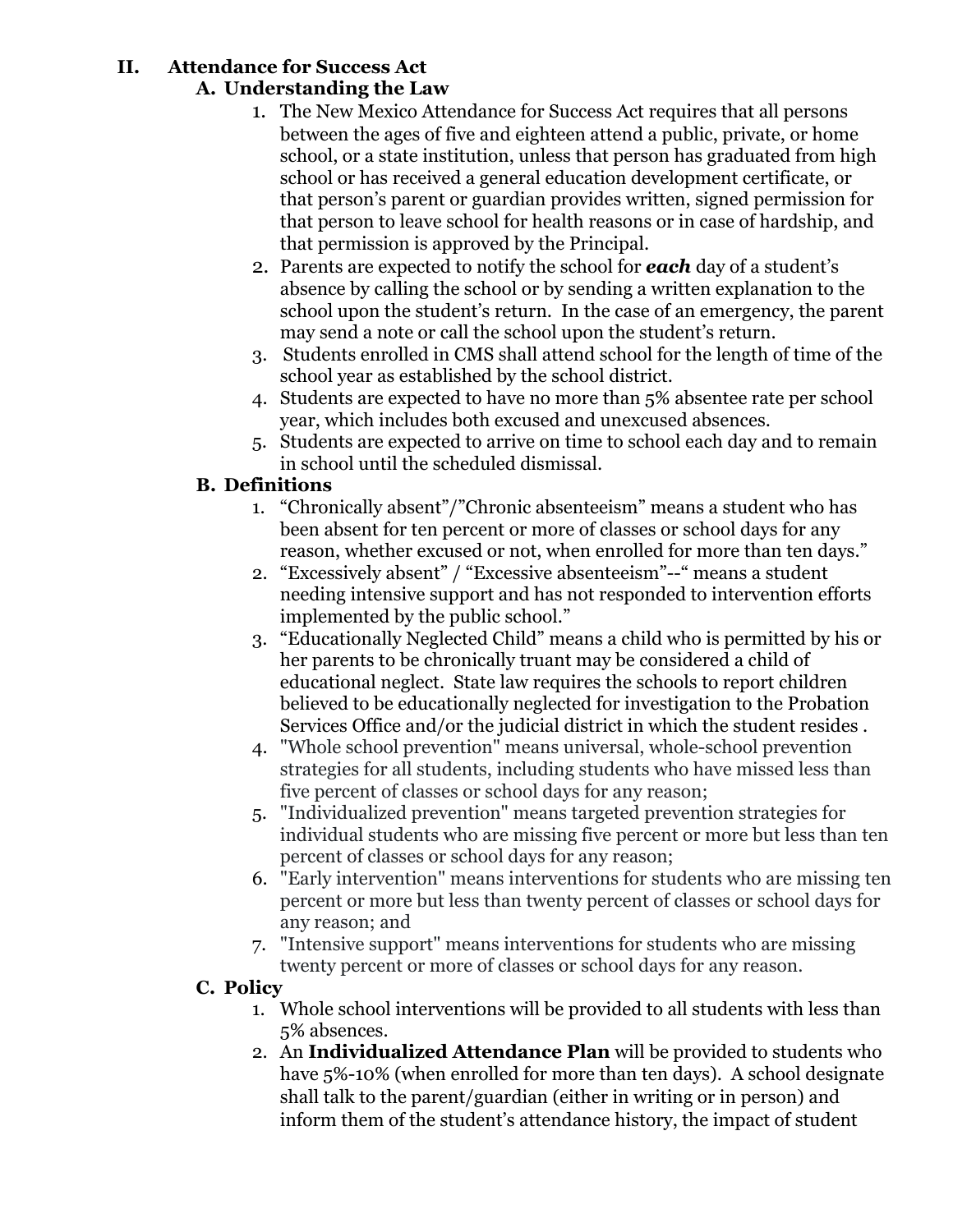absenteeism on student academic outcomes, the intervention or services available to the family, and the consequences of further absences which may include referral to the Children, Youth and Families Department (CYFD) for chronic absenteeism.

- 3. An **Early Intervention Plan** for Chronically Absent Students will be put into place for those students who have 10% – 20% absenteeism (when enrolled for more than ten days). The Attendance Administrator shall notify parent/guardian of a child found to be chronically absent in writing, and include the date, time and location for parent/guardian to meet to establish an Early Intervention Plan. This plan will include an Attendance Contract and weekly monitoring and reporting of student attendance to the parent/guardian. Parents of students with any further unexcused absence after meeting with the Principal to develop an Early Intervention Plan and to discuss further consequences such as a CYFD referral.
- 4. A student reported to have 20% or more absences (when enrolled for more than ten days) is a child deemed **"Excessively absent**." The Attendance Administrator shall notify parent/guardian of a child found to be chronically absent in writing, and include the date, time and location for parent/guardian and student to meet with the Principal, school counselor, Attendance and SAT Team, PSO, CYFD and/or JPO. An attendance contract will be signed detailing consequences for future absences such as making up time missed through Monday school. Non-Punitive (OSS or Expulsion) consequences will be discussed and put into place.
- 5. After explicit notification to parent/guardian concerning excessive absences despite the signing of the attendance contract, and the exhaustion of all intervention efforts, the school may consider loss of school credit and a voluntary withdrawal from the school constituted by the student's excessive absences.
- 6. The Public Education Department's truancy prevention coordinator (or designate) or Children Youth and Families Department representative, or representative of the Probation Services Office, shall be permitted access to any records and information related to chronically absent students or excessively absent students

#### **III. TARDIES**

- A. Tardiness is a disruption to normal classroom procedures and activities. A student is considered tardy if he/she is not in the classroom after the tardy bell has completed ringing without a written excuse from a teacher, principal, or secretary.
	- 1. Excused Tardy A tardy for excused reasons.
		- a) Verified doctor or dental appointment (note required)
		- b) Call-in by a parent or guardian within 24 hours (not to extend 3 excused tardies).
			- (1) Excessive tardies *tardies will be considered excessive after three parent/guardian call-ins or requests for early dismissal and will be considered unexcused unless*